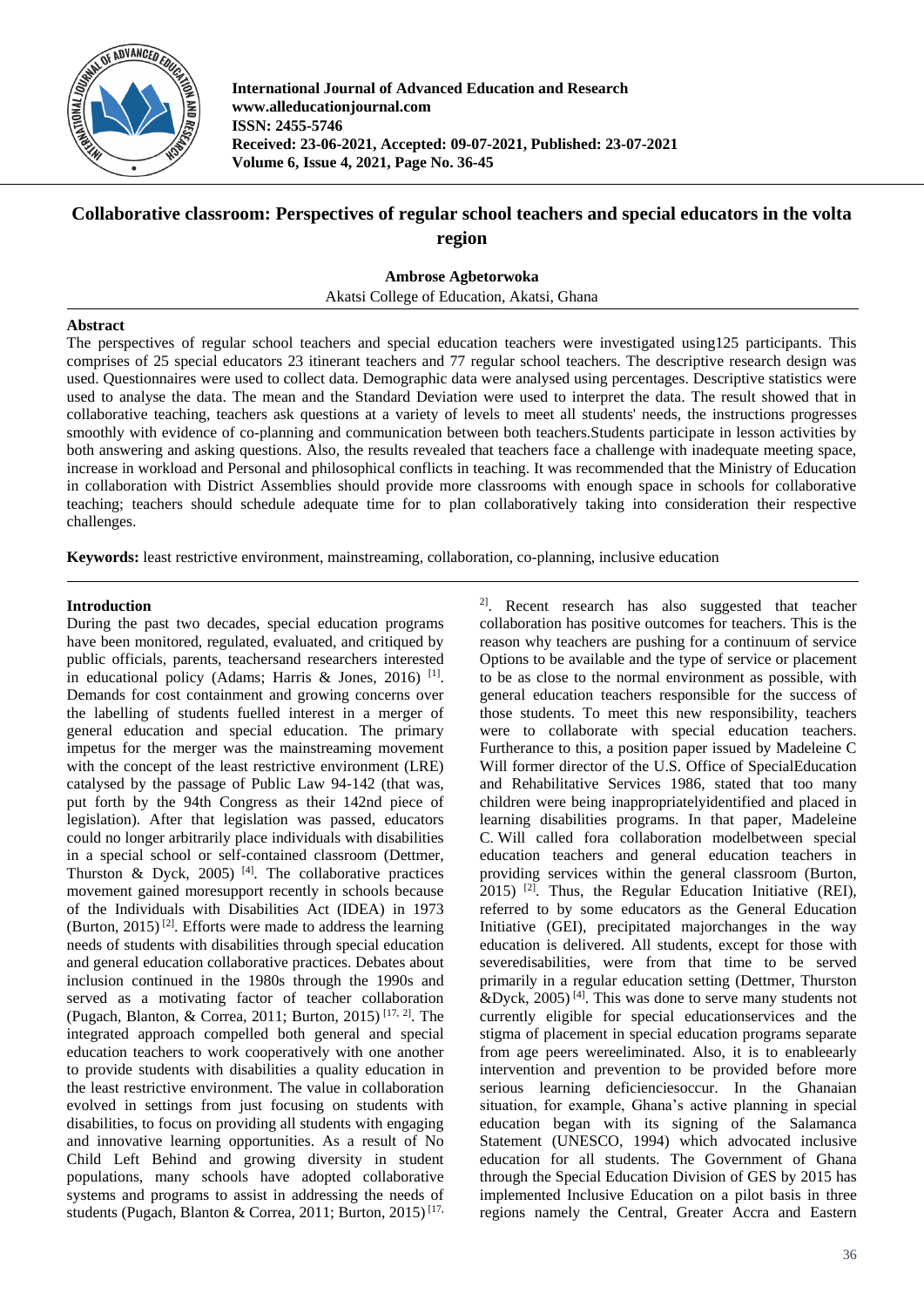Region all in the struggle to implement inclusive education. The pilot was based on best practices around the world. By the end of 2011, the Government of Ghana through the Special Education Division of Ghana Education Service has implemented Inclusive Education on pilot programmes in 529 schools in 34 districts (MoE, 2015)  $[10]$  2015. As of 2014, there are 45 primary schools officially being used as a pilot project for Inclusive Education in Ghana. However, almost every regular school in the country has children with Special Educational Needs (SEN) receiving education in them. The reason for the pilot approach was that there is no model anywhere to emulate (Vanderpuye, 2013)<sup>[13]</sup>. This pilot was crucial because care needs to be exercised in the process of its implementation. For instance, inclusive pilot schools are found in three regions in Ghana. These schools include Amasaman, Ada and Accra Metro in the Greater Accra Region. In the Central Region, there are inclusive schools in Winneba, Swedru and Cape Coast Districts. The Eastern Region has four Districts with inclusive pilot schools namely Somanya, Koforidua (New Juaben), Oda and Odumase (Danso, 2009)<sup>[3]</sup>. These projects were piloted and implemented by a team of experts led by Professor Ainscow in 1996. In line with the Salamanca declaration, the Government of Ghana had an objective to fully implement inclusive education by 2015, that is to provide "equitable educational opportunities by integrating all children with mild SENs in mainstream schools and full enrolments of hard-to-reach and out of school children by 2015" (Danso, 2009) <sup>[3]</sup>. Moreover, the Persons with Disability Act, Act 715, mandates that no school in the country should reject any child, the only exception being where assessment results show that regular education placement is inappropriate (Vanderpuye,  $2013$ )<sup>[13]</sup>. This law passed was intended to prohibit discrimination against persons of all ages with disabilities in education, transportation, public access, local government, and telecommunications. It required schools to make all reasonable accommodations for accessibility of students with disabilities and extended provisions concerning fairness in employment to employers' tax to be subsidised. The struggles in Ghana upon the start of the pilot inclusive schools saw the introduction of inclusive education nationwide in response to The Salamanca Statement on Principles, Policy and Practice in Special Needs Education in 2015 (MoE, 2015)<sup>[10]</sup> in which the need to address equal educational opportunity and access for all students including those with special educational needs (SENs) were highlighted. This inclusive model is focused on the child's right to equal education without discrimination and the school's responsibility to accept them, these rights are highly recognised and accepted by most international organizations. For instance, The Universal Declaration of Human Rights (UDHR): This was Adopted and Proclaimed by General Assembly Resolution 217A December 1948.This being the first international Human Rights Instrument to be drawn declares that "All human beings are born free and equal in dignity and rights." Article 1 UDHR. Article 25(2) of UDHR, provides that motherhood and childhood are entitled to special careand assistanceand, all children, whether born in or out of wedlock, shall enjoythe same social protection and education (Iguh, 2011) <sup>[6]</sup>. Also, the African Charter on Human and Peoples' Rights: Article 18 (3) of the African Charter providesthat State parties

should ensure the protection of the educational rights of the child as stipulated in international declarations and covenants. By this provision, theAfrican Charter effectively endorses internationally accepted principle on Children's rights including all the provisions on the administration of juvenilejustice and educational provisions (Iguh, 2011) [6]. The African Charter on the Rights and Welfare of the Child (ACRWA) and the Convention on the Rights of the Child (CRC) are the two international instruments, which make special provisions for the rights for that matter educational right of thechild. The African Charter on the Rights and Welfare of the Child has been signed and ratified by Ghana. The highlight of its provisions is that "Every Child has the inherent right to life and education, and States shallensure to the maximum child survival and development (Iguh, 2011) [6]. The Child Rights Act: The Convention on the Rights of the Child enjoins that, State Parties shall undertake to disseminate the convention's principles and take all appropriate legislative, administrative and other measures for the implementation of the Rights recognized in the present Convention. Again, in Ghana, The Minister of Education by Legislative Instrument designates schools or institutions in each region which shall provide the necessary facilities and equipment that will enable persons with disability to fully benefit from the school or institution. The Minister of Education should provide free education for a person with a disability, and establish special schools for persons with disability who because of their disability cannot be enrolled in formal schools (P W D Act, 2006 Act 715). In the educational process, there is a need to provide appropriate facilities and support to meet the needs of SEN students (Lee, 2010; Iguh, 2011)  $[6]$ . To see the success of the supported learners there is the need for more collaboration. Collaborative teaching involves teachers or a group of teachers working purposefully, regularly, and cooperatively to help children with disabilities of any age to learn (Burton, 2015)<sup>[2]</sup>. Teachers together set goals for a course, design a syllabus, prepare individual lesson plans, teach students, and evaluate the results. They share insights, argue with one another, and perhaps even challenge students to decide which approach is better. When teachers work collaboratively with each other, they share experiences and innovative strategies; during collaborative discussions, teachers are given a voice in curricular implementation and a variety of skills to support student learning needs. Teacher collaboration is a systematic process that allows teachers to analyse and improve instructional practices and student learning outcomes (Burton, 2015)<sup>[2]</sup>. In this situation, children with a disability would have higher expectations established and met due to access to the general curriculum and exposure to a range of instructional alternatives. Again, this will enhance positive social outcomes and improved self-esteem on the part of the student while it also leads to increased teacher satisfaction and enhanced opportunities for professional growth. In doing these, teachers must have the support they need to educate all children in their classes. This support may be needed in the form of extra planning time, educational assistants, specific training in teaching methods or learning styles or even environmental aids, such as appropriate desks and other physical materials for students (Burton, 2015)  $[2]$ . In a collaboration process, instruction is the primary focus of all teachers. In a collaborative teaching arrangement, both teachers must be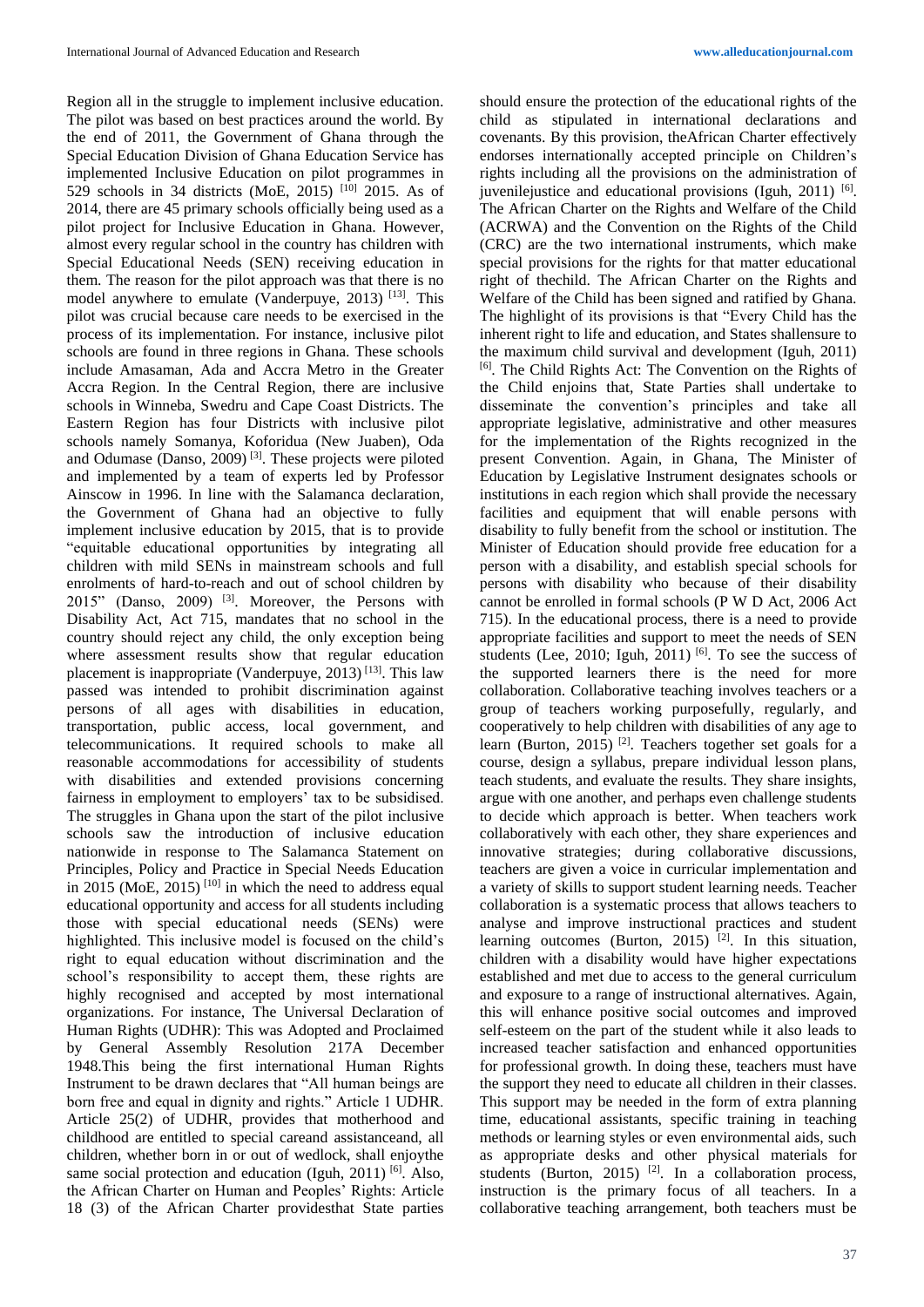responsible for planning, delivering and assessing instruction as well as planning the accommodations and modifications for diverse learners. This can be successful only when appropriate modifications are used (Louisiana, 2011) <sup>[8]</sup>. This suggests that teachers must identify and design modifications for all students including children with disabilities. Managing behaviour is critical to successful instruction in inclusive schools. In a collaborative teaching arrangement, regular education and special education teachers must be able to manage behaviour and intervene with appropriate interventions as needed. This will not only help in shared responsibilities for classroom workload but also reduced behaviour problems. However, this contradicts the view of Jardan  $(2011)$  who was of the view that even when co-teachers fully supported and participated in a collaborative model, the reported deep levels of collaboration could be viewed as adding to the teachers' workload. In some situations, tasks could be shared, and coteachers considered this a benefit. Sometimes, reflection causes an increase in workload and in some ways, it adds to our workload, especially once you started to work on problems and solutions. Assessment is critical to fine-tuning instructional strategies (Louisiana, 2011)  $[8]$ . In a collaborative arrangement, both teachers must be familiar with various assessment procedures and formats so that an accurate picture of students' progress is available. Walker  $(2017)$  [16] found that teachers need continuous training to provide and foster effective collaboration in the classroom. Sufficiently trained teachers can cultivate collaboration skills in their students, as well. This will bring about a mutual appreciation of general education and special education roles and give the learner more opportunities for creativity. Also, this will help both regular and special education teachers to openly and regularly share information and to discuss all issues related to the instructional programmes for students in their class. In the collaborative situation one teacher**,** one observer can be used. Thegood news in collaborative teaching is that more detailed observation of students engaged in the learning process can occur. With this approach, for example, co-teachers can decide in advance what types of specific observational information to gather during instruction and can agree on a system for gathering data. Afterwards, the teachers should analyse the information together (Friend & Cook. 2004)<sup>[5]</sup>. This data will help the planning of instruction in inclusive schools and assessment and referral purposes in the schools setting, and the data collected can facilitate the decision process of the child with disabilities in an inclusive school, leading to placement decisions. However, it can be said thatin collaborative teaching a lot more planning and preparation is involved for class the next day and teachers have very little time for planning work together. In the situation where we talk about one teacher, one assist approach to collaborative teaching, one person would keep primary responsibility for teaching while the other professionals move about the room providing unobtrusive assistance to students as and when needed (Jordan 2011)<sup>[7]</sup>. This practice will reduce the load of the regular school teacher coordinating all instructional objectives, methods and materials requiring in terms of time and effort from the regular teacher (Friend & Cook. 2004) [5]. However, critics argue that the two teachers with the same degree, but different teaching styles are not good examples of

collaborative teaching because learners will not benefit from their styles. While a few collaborative teachers reported working relationship strains, many predicted collaborative work would be difficult if personal or philosophical conflicts existed. If you had people that do not get along, do not want to share, do not want to communicate, it could be a long school year. Collaborative teachers described philosophical conflicts as the basis for personal conflicts or personality issues. Collaborativeteachers reported this conflict rooted in a belief system different from the other member of the team, and in some cases, differences in teaching style (Walker, 2017)<sup>[16]</sup>. Again, Stark (2015)<sup>[12]</sup>, referred to another method asparallel teaching where student learning would be greatly facilitated if they had more supervision from the teacher or more opportunities to respond. In parallel teaching, the teachers are both covering the same information, but they divide the class into two groups and teach simultaneously. A look at this collaborative teaching requires extra classes to get teachers prepared for this new way of teaching, which many teachers do not want to do because it requires more hours for them along with more preparation (Stark, 2015)<sup>[12]</sup>. This tends to deter many teachers from being put into a collaborative teaching situation because of all the extra classes and time and preparation that they have to do when they can simply stick to what they know and prepare their class the way they want instead of trying to merge two different styles. When a teacher decides to teach by him or herself, he/she misses out on some opportunities to work with students that may be having troubles with the content. Since teachers on average have a large class size in a classroom one teacher cannot do so much by himself or herself. Having another helping hand would be helpful in this situation since Walker  $(2017)$  [16], believe that teachers overworked and overstressed leads to frustrations and burn-outs. Teachers can transfer this frustration to students resulting in shutting down or giving up. When this happens, school days are less productive for both students and teachers. One critical strategy mentioned as station teaching in a collaborative teaching approachis where teachers divide content and students. Each teacher then teaches the content to one group and subsequently repeats the instruction for the other group. If appropriate, a third station could allow students to work independently (Stark, 2015)  $[12]$ . The proponents of this view believe that having this pairing of teachers allows the general education teacher to teach in a style that is comfortable for them and having a special education teacher with them allows someone else to simplify or allow children with disabilities to learn in a way that is helpful for them. Due to these students will feel more confident when taking any type of testing that they need to facilitate their teaching and learning. However, many of the collaborative teachers complain of inadequate time as a critical hindrance to the collaborative process. Collaborative teachers simply expressed an interest in having more time in addition to the total number of hours; teachers stressed the importance of blocks of time. Jordan  $(2011)^{7}$  finds out that, collaboration was less productive when there were interruptions, even if they were anticipated. It takes time to sit down and feed off each other even though collaboration teachers reported the collaborative process resulted in the team generating new ideas or approaches, resulting in changes in teaching practice, or the development of new materials. In the view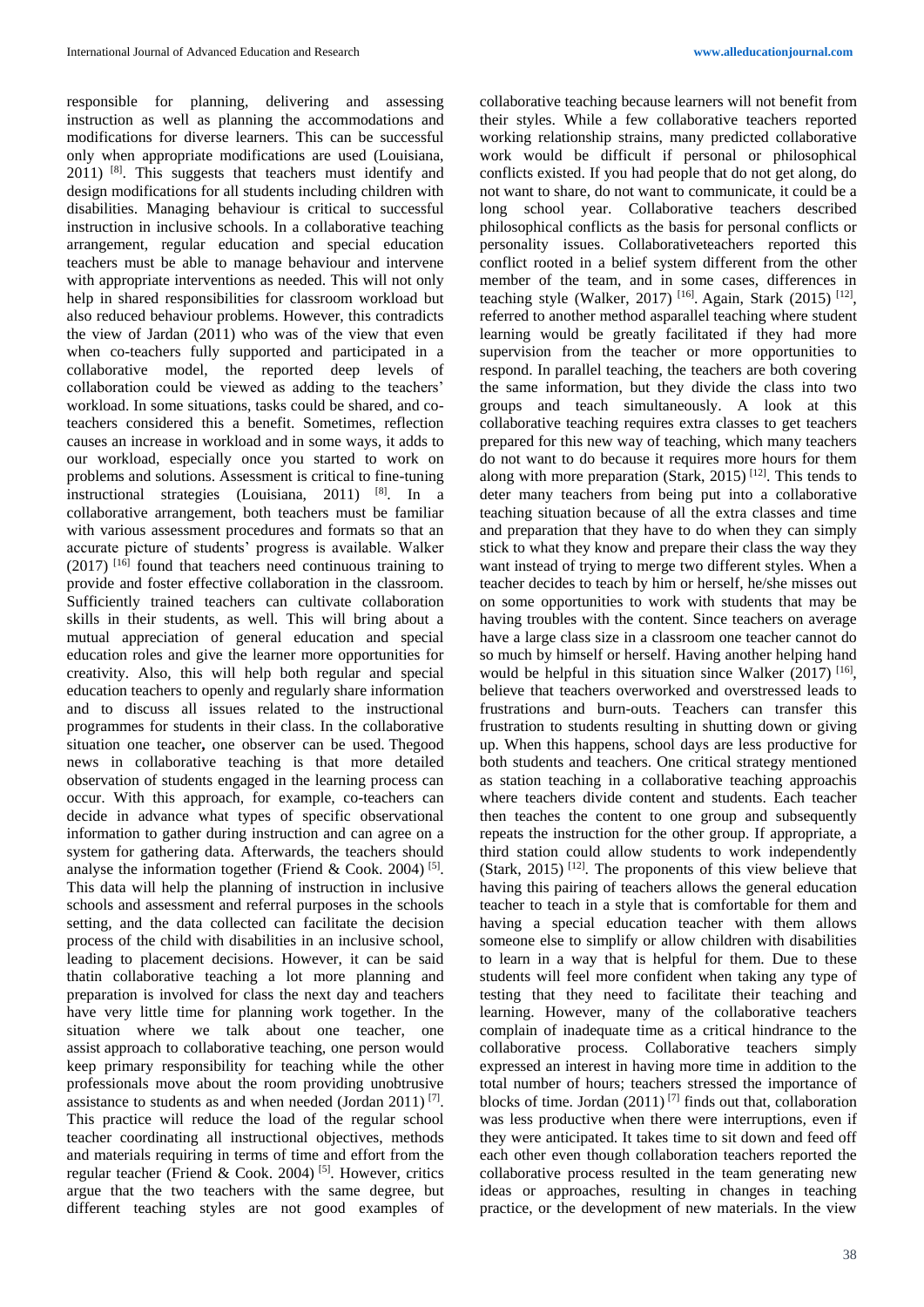of Walker  $(2017)$ <sup>[16]</sup>, the alternative teaching is where one teacher takes responsibility for the large group while the other works with a smaller group. In this situation, teachers will learn how to create successful collaborative lessons which are inspiring and engaging to students. Teachers tend to maximize the learning potential of a classroom by modifying curriculum, teaching methods, learning resources and activities to address the needs of the students, as individuals or small groups gathered by learning level or readiness. The teacher adjusts the pace of the teaching according to the needs of the students as well as their interests and learning styles. However, finding adequate meeting space was a hindrance. Adequate space away from students, especially for two teachers and materials needed for collaboration was difficult to find. Collaboration teachers also reported that frequent interruptions from other staff andparents or students hinder the smooth flow of teaching and learning. Collaborative teachers may bring on board individualizing content, the process, the materials used, or the learning environment. An important element of collaborative instruction is an ongoing assessment and necessary adjustments, as well as flexible grouping of students by readiness level and interests. In team teaching, both teachers are delivering the same instruction at the same time. Some teachers refer to this as having one brain in two bodies (Walker, 2017)<sup>[16]</sup> and most collaborative teachers consider this approach the most complex but satisfying way to co-teach, but the approach that is most dependent on teachers' styles. It is important for a teacher, to learn the challenges that wait for them in the classroom, for example, addressing several areas by the resource teacher will need a lot of time, therefore the need to use skills such as creativity, determination and flexibility to help guide their teaching through these challenges that will help them emerge a successful and effective educator.

## **Lev Vygotsky Social Development Theory**

Lev Vygotsky's theories stress the fundamental role of social interaction in the development of cognition (McLeod, 2014) [9]. Vygotsky believed strongly that community plays a central role in the process of "making meaning." rather than in Piaget's notion that children's' development must necessarily precede their learning (McLeod, 2014)<sup>[9]</sup>. Vygotsky argued, "Learning is a necessary and universal aspect of the process of developing culturally organized, specifically human psychological function" (1978, p. 90). In other words, social learning tends to precede development.

# **Social Influences on Cognitive Development**

Vygotsky believes that young children are curious and actively involved in their learning and thediscovery and development of new understandings. He placed more emphasis on socialcontributions to the process of development, whereas Piaget emphasized self-initiated discovery (McLeod, 2014)<sup>[9]</sup>. Vygotsky's work has not received the same level of intense scrutiny that Piaget's has, partly due to the time-consuming process of translating Vygotsky's work from Russian. Also, Vygotsky's sociocultural perspective does not provide as many specific hypotheses to test as did Piaget's theory, making refutation difficult, if not impossible. Perhaps the main criticism of Vygotsky's work concerns the assumption that it is relevant to all cultures (McLeod, 2014)<sup>[9]</sup>. Rogoff (1990) dismisses

the idea that Vygotsky's ideas are culturally universal and instead states the concept of scaffolding - which is heavily dependent on verbal instruction - may not be equally useful in all cultures for all types of learning. Indeed, in some instances, observation and practice may be more effective ways of learning certain skills (McLeod, 2014)<sup>[9]</sup>. According to Vygotsky (1978)<sup>[14]</sup>, much important learning by the child occurs through social interaction with skilful teachers therefore skilful teaching through a collaborative teaching process is fundamental to the successful development of the child with disabilities in inclusive schools. The regular teacher through collaboration with the special education teacher may model behaviours and/or provide verbal instructions for the child in an inclusive setting to emulate. Vygotsky refers to this ascooperative or collaborative dialogue for the teaching and learning of the child in inclusive schools. The child seeks to understand the actions or instructions provided by the regular classroom teacher and the special education teacher then internalizes the information, using it to guide or regulate their performance (McLeod, 2014)<sup>[9]</sup>. Shaffer (1996) as cited in McLeod,  $(2014)$ <sup>[9]</sup> gives the example of a young girl who is given her first jigsaw. Alone, she performs poorly inattempting to solve the puzzle. The teacher then sits with her and describes or demonstrates some basic strategies, such as finding all the corner/edge pieces and provides a couple of pieces for the child to put together herself andoffers encouragement when she does so. As the child becomes more competent, the teacher allows the child to work more independently. According toVygotsky, this type of social interaction involved cooperative or collaborative dialogue which promotes cognitive development. To gain an understanding of Vygotsky's theories on cognitive development; one must understand two main principles of Vygotsky's work: the More Knowledgeable Other (MKO) and the Zone of Proximal Development (ZPD).

# **More Knowledgeable Other**

The more knowledgeable other (MKO) is somewhat selfexplanatory; it refers to someone who has a betterunderstanding or a higher ability level than the learner in this situation the regular education teacher and special education teacher, concerning a particular task, process, or concept teaching in an inclusive classroom. Although the implication is that the MKO is a teacher or a special education teacher, this is not necessarily the case. Many times, a child's peers or an adult's children may be the individuals with more knowledge or experience in an inclusive classroom whoare more likely to know more about the newest teenage music groups, how to win at the most recent PlayStationgame, or how to correctly perform the newest dance craze - a child or their parents (McLeod,  $2014$ )<sup>[9]</sup>.

## **Zone of Proximal Development**

The Zone of Proximal Development is an important concept that relates to the difference between what a child can achieve independently and whata child can achieve with guidance and encouragement from a skilled regular education teacher and special education teacher in collaboration in an inclusive school. For example, the child could not solve the jigsaw puzzle (in the example above) by itself and would have taken along time to do so (if at all)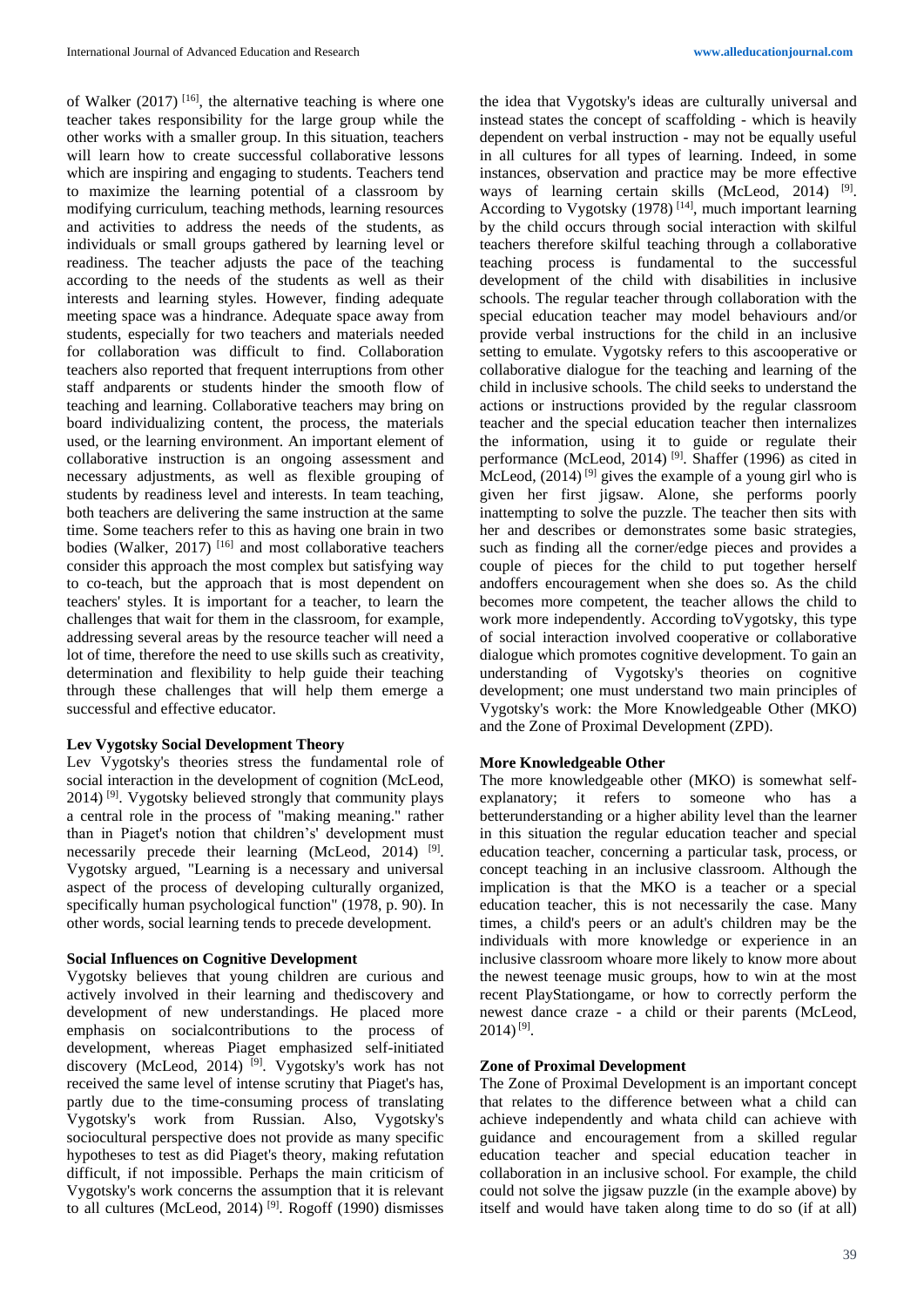(McLeod, 2014)  $[9]$  but was able to solve it following interaction with the father, and has developed competence at this skill that will be applied to future jigsaws. Vygotsky (1978) [9] sees the Zone of Proximal Development as the area where the most sensitive instruction or guidance should be given allowing children to develop skills they will then use on their own developing higher mental functions. Vygotsky also views interaction with peers as an effective way of developing skills and strategies. He suggests that teachers use collaborative learning exercises where children with disability in inclusive setting develop with help from more skilful peers within the zone of proximal development. This suggests that Vygotsky's theory is "reciprocal teaching"; it is used to improve students'ability to learn from a text more collaboratively. In this method, regular school teachers and special education teachers collaborate in teaching and learning and practising skills, for example, summarizing, questioning, clarifying, and predicting in an inclusive school. The teacher's role in the process is reduced over time as the child with disabilities picks up. Also, Vygotsky's theories are relevant to instructional concepts such as "scaffolding" and "apprenticeship", in which a teacher ormore advanced peer helps to structure or arrange a task so that a novice can work on it successfully. Vygotsky's theories also feed into the current interest in collaborative learning, suggesting that group membersshould have different levels of ability so more advanced peers can help less advanced members operate within theirZone of Proximal Development.

# **Statement of the Problem**

Students with disabilities are being educated in the general education classroom as a policy direction of Ghana Education Service since 2015. The law requires that they are educated in a general education classroom. The inclusion of students with disabilities has become a phenomenon that has gained much attention from the education community. This spike in interest was due to legislation that mandates students with disabilities be educated in the least restrictive environment which for many students was the general education classroom (Jordan, 2011) [7]. Schools are searching for alternatives to meet the mandates of special education legislation that requires the inclusion of students with disabilities in the general education classroom. While many educators argue that creating effective collaborative relationships takes time, patience and willingness for educators to work together, equally (Louisiana, 2011) [8], the style of interaction between and among individuals was a major component of collaboration, and many schools have responded by choosing the collaboration of general education and special education teachers as a means for promoting effective instruction in inclusive classrooms (Jordan,  $2011$ )<sup>[7]</sup>. However, in research conducted by Jordan  $(2011)$ <sup>[7]</sup>, on collaboration in the classroom, the empirical literature is quiet on what strategies and challenges teachers face. The topic of teacher collaboration, particularly between general and special educators has gained attention in academic research partly due to the controversial issue of inclusion of students with disabilities in the general education classroom (Louisiana, 2011) [7]

# **Research Questions**

1. What strategies are used in the collaborative process in

an inclusive school?

2. What challenges do teachers face in collaborative teaching?

# **Significance of the study**

In an attempt to provide meaningful and sustained professional learningopportunities for teachers through effective collaborative, efforts in the classroom, this study seeks to understand how teachers implement their collaborative methods in the inclusive classroom. The study aimed at adding attitudinal value to the domain of collaborative efforts in inclusive education. The study is to contribute to the knowledge base of available guidance on the implementation of a collaborative effort to make inclusion very successful. This study will invoke suggestions and recommendations on possible and better ways of involving all stakeholders as a matter of right and responsibilities. The study will reveal both merits and demerits of the existing condition to collaborate in inclusive schools. The responses from teachers'and observations would assist in gaining insight from teachers'perspectives. The results from this study will add to the existing and related literature on how to adapt the curriculum.This study will inform the Ghana EducationService about the nature of the effort teachers have made towards the practice of inclusive education.The study will go a long way to reveal the gap in teachers' collaborative effort and assessment in inclusion which will inform the Special Education Division of Ghana Education Service to equip teachers with the needed skills through in-service training.

# **Methodology**

A descriptive survey design involving 125 teachers selected from 10 inclusive schools constituted the participants. The population of the teachers in the schools was 240. Purposive sampling was used to select teachers who were directly practicing collaborative teaching in the selected schools. The purposive sampling was used to select the schools and because the number of inclusive schools practicing collaboration was few, therefore the researchers decided to purposively include all those schools in the sample.

## **Instrument**

The data collection instrument was a questionnaire developed by the researchers. The instrument was finalised after it was scrutinised for clarity, the relevance of terminology and concepts by a team of special education experts in the University of Education Winneba, Special Education Department. The instrument was piloted in Ghana national schools using 30 teachers. The internal consistency of the instrument yielded Cronbach's Alpha of 0.85. The questionnaire was in three sections A, B and C. Section A was concerned with information on the demographic characteristics of the respondents while section B consisted of the variables such as teachers' strategies used in the collaborative process in an inclusive school. The respondents were asked to rate these variables in terms of adequacy of their preparation, appropriateness in collaborative practice, and whether those strategies were used in the collaborative teaching process. In section B and C, the teachers were requested to indicate their responses on a 4-point Likert type scale ranging from Strongly Agree 4, Agree 3, Disagree 2 and Strongly Disagree 1, which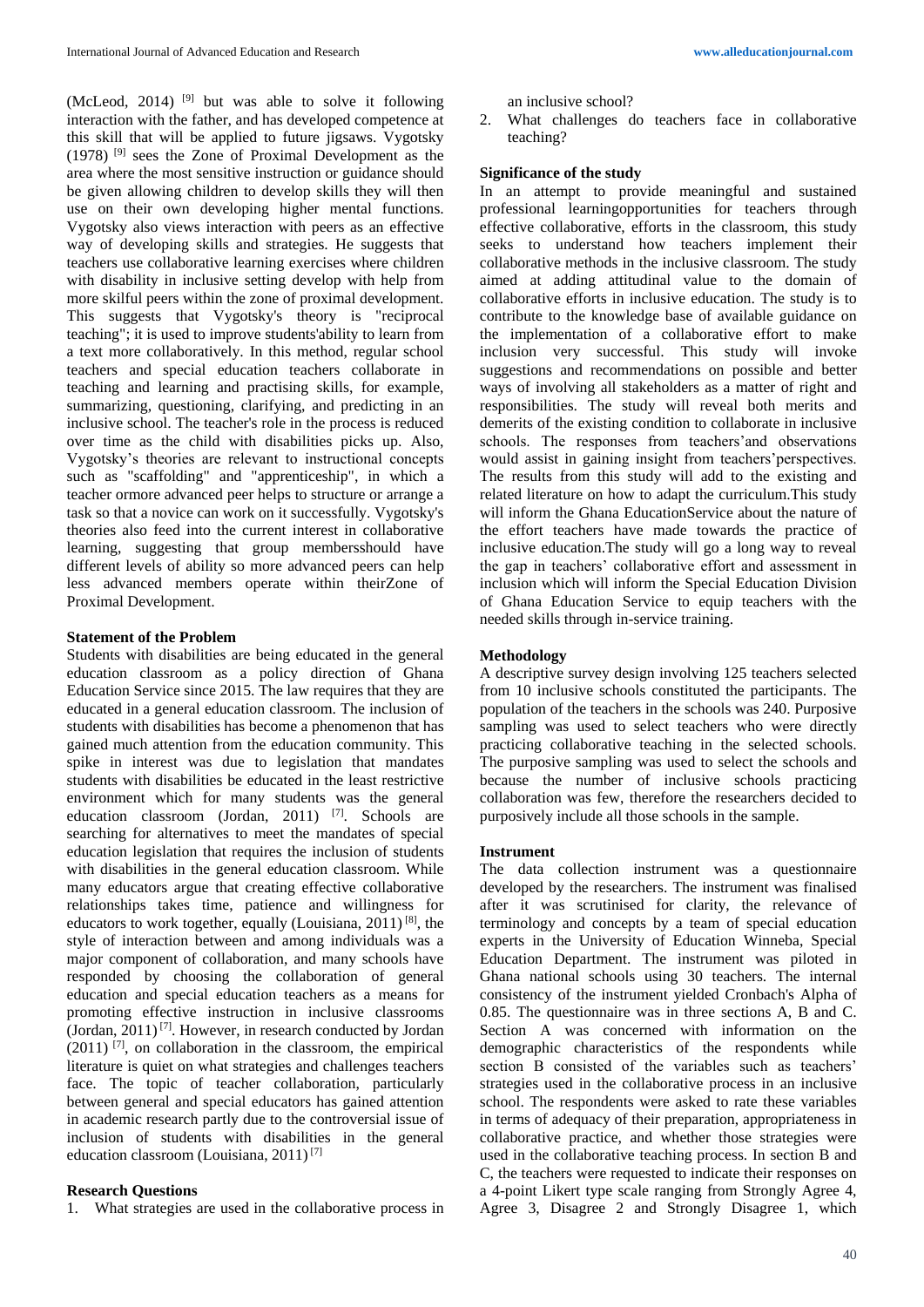measured the overall views on the variables.

#### **Procedure for Data Collection**

The researchers trained research assistants who helped to collect the data from the selected schools. In each school, permission was sought from the school head and informed consent of the participants obtained. The selected teachers were contacted in their classrooms in their various inclusive schools. The distributed questionnaires were collected after one week. A few respondents failed to return the questionnaires however I gave the questionnaires to other equally competent teachers who made up for the shortfall.

# **Data Analysis**

The completed questionnaires were serially numbered and coded. Different statistical techniques for data analysis were used. Frequencies and percentages were employed to analyse the data for the demographic characteristics of the respondents while mean and standard deviation were used to analyse data for research questions 1 and 2.

### **Results and Discussion**

The study sought to explore the collaborative classroom for inclusive practice; the perspective of classroom teachers and special educators among inclusive schools in the Volta Region. Out of the 130 questionnaires administered, 125 of them were completely responded to and returned. All the analyses were based on 125 respondents. This unit presents the results and discussion of the data collected from the field. The results were presented in three sections. The first section presents a result on the demographic distribution of respondents; the second and third sections present results and discussion of the main data.

#### **Background Information of Respondents**

This section presents results on the demographic characteristics of respondents. Demographic variables for the respondents included; gender, agerange, highest academic qualification, profession and working experience. Table 1, presents the summary of the demographics of respondents.

| Gender                   | Frequency          | Percentage |
|--------------------------|--------------------|------------|
| Male                     | 75                 | 60         |
| Female                   | 50                 | 40         |
|                          | Age                |            |
| Under 30yrs              | 36                 | 28.8       |
| 30-40yrs                 | 31                 | 24.8       |
| $41-50$ yrs              | 35                 | 28.0       |
| Above 50yrs              | 23                 | 18.4       |
|                          | Qualification      |            |
| Master's degree          | 10                 | 8          |
| Bachelor' degree         | 57                 | 45.6       |
| Diploma                  | 56                 | 44.8       |
| Cert 'A'                 | $\overline{2}$     | 1,6        |
|                          | Profession         |            |
| Special Educator         | 25                 | 20.0       |
| Regular School Teacher   | 77                 | 61.6       |
| <b>Itinerant Teacher</b> | 23                 | 18.4       |
|                          | Working experience |            |
| Less than 6yrs           | 40                 | 32.0.      |
| $6-12$ yrs               | 22                 | 17.6       |
| 13yrs                    | 63                 | 50.4       |

**Source:** field survey, (2020)

Table 1 indicated that, out of 125 respondents that took part in the study, the majority of them were male  $(n=75, 60\%)$ while their female counterpart was in the minority  $(n=50,$ 40%). Again, respondents' information regarding their agerange were also taken, a majority ( $n=$  36, 28.8%) of the respondents were the ages below 30years. This was followed by respondents who were between the ages of 41- 50years, thus (n=35, 28.0%). Table 1, further showed that respondents who were between the ages of 30-40years  $(n=31, 24.8\%)$  and above 50 years were in the minority  $(n=$ 23, 18.4%). Furthermore, information regarding their educational level was obtained, the majority (n=57, 45.6%) were bachelor degree holders. This was followed closely by diploma holders who were (n=56,44.8%) while respondents who hold master' degree were  $(n=10, 8\%)$  and  $(n=2, 1.6\%)$ were the minority. Again, participants' information regarding their profession were also taken, the majority (n= 77, 61.6%) of the participants were regular school teachers. This was followed by respondents who were special educators. Thus (n=25, 20%). Table 1, further showed that respondents were (n=23, 18%) in the minority. Another, information regarding their working experience were obtained, the majority  $(n=63, 50.4%)$  were working for over 13 years. This was followed by those working for less than 6 years who were  $(n=40, 32%)$  and who were in minority were between 6-12 years with  $(n=22, 17.6%)$ . This section presents the results and discussion of the main data. Respondents were asked to indicate whether they agree or disagree with a list of items about strategies use and challenges faced in a collaborative classroom in the Volta Region.The mean scores for the responses were used for the analysis. The overall mean of all the responses was 2.5. Items with mean scores 2.5 and aboveshow that respondents agreed, whereas, items with mean scores below 2.5 depict disagreement.

**Research question 1:** What strategies are used in the collaborative process in an inclusive school?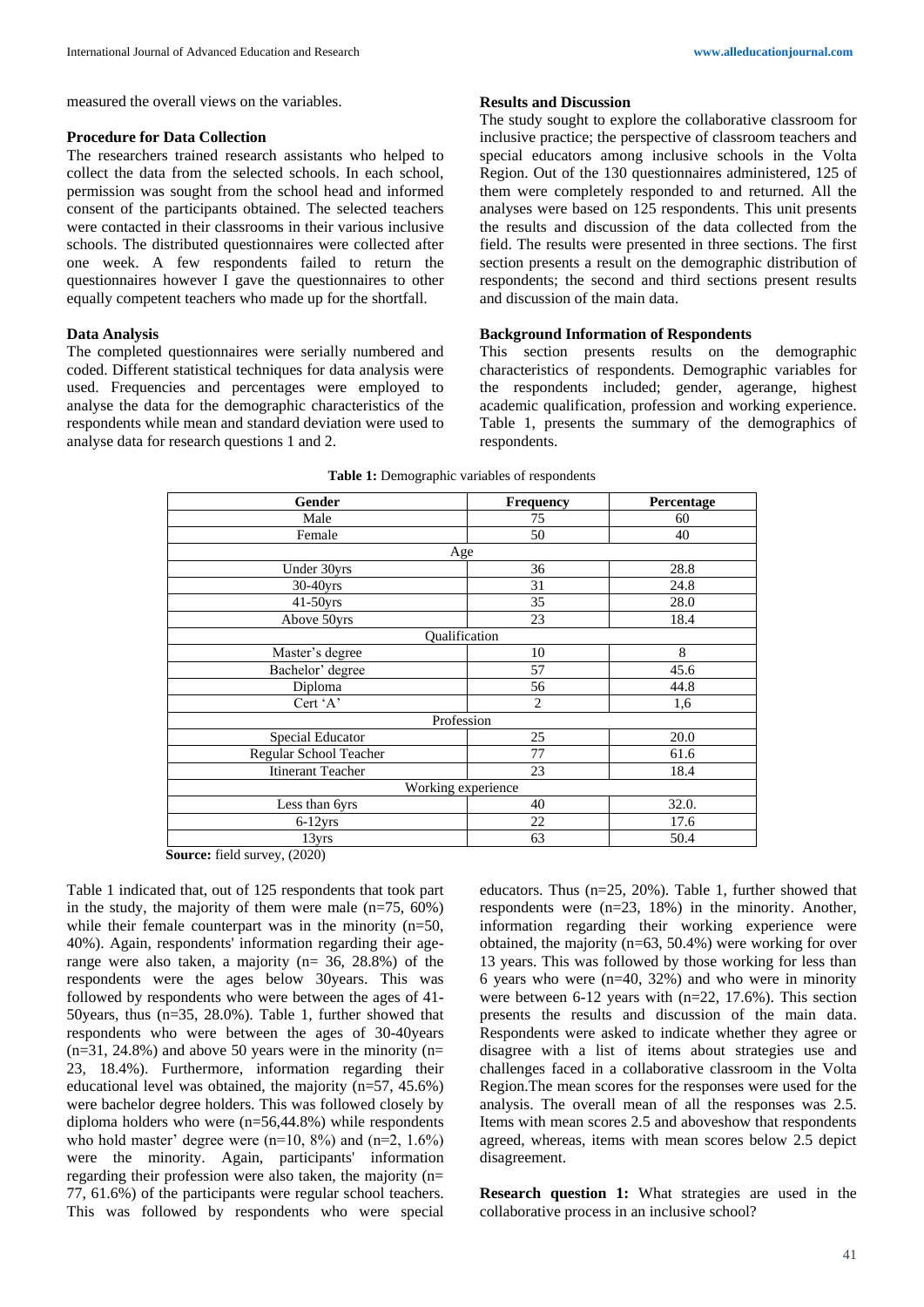This research question sought to find out the strategies teachers use in collaborative teaching process in an inclusive classroom. The responses were presented in Table  $\mathcal{D}$ 

| <b>Statements</b>                                                                                                     |      | <b>SD</b> |
|-----------------------------------------------------------------------------------------------------------------------|------|-----------|
| 1. Both teachers provide feedback to the student to guide their learning                                              |      | .617      |
| 2. Both teachers use language ("we"; "our") to demonstrate true collaboration and shared responsibility               |      | .642      |
| 3. Both teachers ask questions at a variety of levels to meet all students' needs                                     |      | .547      |
| 4. Two or more professionals working together in the same physical space                                              |      | .824      |
| 5. During instruction, both teachers assist students with and without disabilities                                    |      | .889      |
| 6. The class moves smoothly with evidence of co-planning and communication between both teachers                      |      | 1.218     |
| 7. Both teachers use differentiated strategies, for example, technology, are used to meet the range of learning needs | 3.33 | .671      |
| 8. A variety of instructional approaches are used, including regrouping students                                      |      | .542      |
| 9. Both teachers engage in appropriate behaviour management strategies as needed and are consistent in their          | 3.35 | .557      |
| approach to behaviour management                                                                                      |      |           |
| 10. Class environment demonstrates parity and collaboration (both names on board, sharing materials and space)        | 3.24 | .679      |
| 11. Both teachers are actively involved in the lesson presentation and assessment process.                            | 3.52 | .547      |
| 12. Both teachers' voices are heard in the teaching/learning process.                                                 | 3.15 | .916      |
| 13. Learning expectations, directions and procedures are clearly defined for students                                 | 3.49 | .617      |
| 14. Students are participating in lesson activities by both answering and asking question                             | 3.45 | 560       |
| 15. A variety of instructional materials appropriate to learner's age/grade are used to engage and motivate learners. |      | .730      |
| Grand mean                                                                                                            |      |           |

Table 2 shows the means and standard deviation of the specific strategies used in collaborative teaching. As already stated, the criterion for determining agreement is 2.5 or above. Fifteen strategies were examined by respondents and all the items indicated a mean score above 2.5 that suggest good practices in collaborative strategies. This might be as a result of the population that was used in the data collection and the tools that were used in collecting data. This can also be attributed to the fact that some of the respondents were not truthful in the process of answering the questionnaire. Responses indicate that respondents agreed (M=3.49, SD=.617) that "both teachers provide feedback to the student to guide their learning" this means that feedback in teaching and learning cumulatively enable the learners to identify their weaknesses and strengths to help the teachers address the shortcoming of the learners in collaborative teaching. This finding disagrees with Jordan (2011) [7] who was of the view that in collaboration teaching there is less time to meet to provide feedback to both teachers and learners. Looking very closely to the second item "both teachers use language ("we"; "our") to demonstrate true collaboration and shared responsibility" results shows that respondents agreed (M=3.48, SD=.642) meaning teachers see themselves as part of the process in collaborative teaching. This indicates the level of teacher commitment in the collaboration in inclusive practice where they see their work of being responsible for the success and the failure of the learning process. This implies that all teachers should do well to own the process of teaching and learning where the learner is seen at the centre of the learning process. This was followed by respondents agreed  $(M=3.48, SD=0.547)$  to the item that says "both teachers ask questions at a variety of levels to meet all students' needs". This suggests that teachers in a collaborative classroom raise basic recall questions to higher-order thinking questions to meet the various degreesof needs of learners. This enables the teachers to address the needs of the learners in the collaborative teaching process. Again, regarding the statement "two or more professionals working together in the same physical space" as a strategy in collaborative teaching, the respondents agreed (M=3.23, SD=.824). This

is done to help give support where the need is in addressing the challenges of all learners in the collaborative classroom. This is in line with Walker,  $(2017)$  <sup>[16]</sup> who mentioned that one of the good strategies in collaborative teaching is where teaching is done with both teachers delivering the same instruction at the same time using the same physical space. Some teachers refer to this as having one brain in two bodies and most collaborative teachers consider this approach the most complex but satisfying way to collaborative teaching. However, in Ghana today it is difficult to find classrooms to accommodate students in the school for effective classroom activities. This poses a challenge to collaborative teaching. Another concern highly interesting is that during instruction both teachers assist students with and without disabilities. This was demonstrated when the respondents' data indicated a mean score of (M=3.59, SD.889). This needs to be highly commended since the practice is at the heart of collaborative teaching and learning. This finding corroborates the results of Burton,  $(2015)$ <sup>[2]</sup> who mentioned that in collaborative practice support is needed in the form of teachers assisting students in learning styles or even environmental aids, such as appropriate desks and other physical materials for students. The finding that teaching moves smoothly with evidence of co-planning and communication between both teachers had the highest respondent agreed (M=3.60, SD=1.218). This suggests that the practice is highly common in all schools in the region. This might be a reason for the high mean score that was indicated in the data collected. This then calls for more supervision and monitoring to help maintain the practice in the region, if possible, teachers in the other regions are made to understudy the practice. Also, there was an indication that both teachers use differentiated strategies, to include technology to meet the range of learning needs. There was evidence of (M=3.33, SD=.671) in that regard looking at the data. This is where Burton,  $(2015)$  <sup>[2]</sup> agrees that in collaborative teaching various materials; different strategies and technology are used for the success of collaborative teaching. The data brought up the issue of a variety of instructional approaches used strongly with (M=3.57,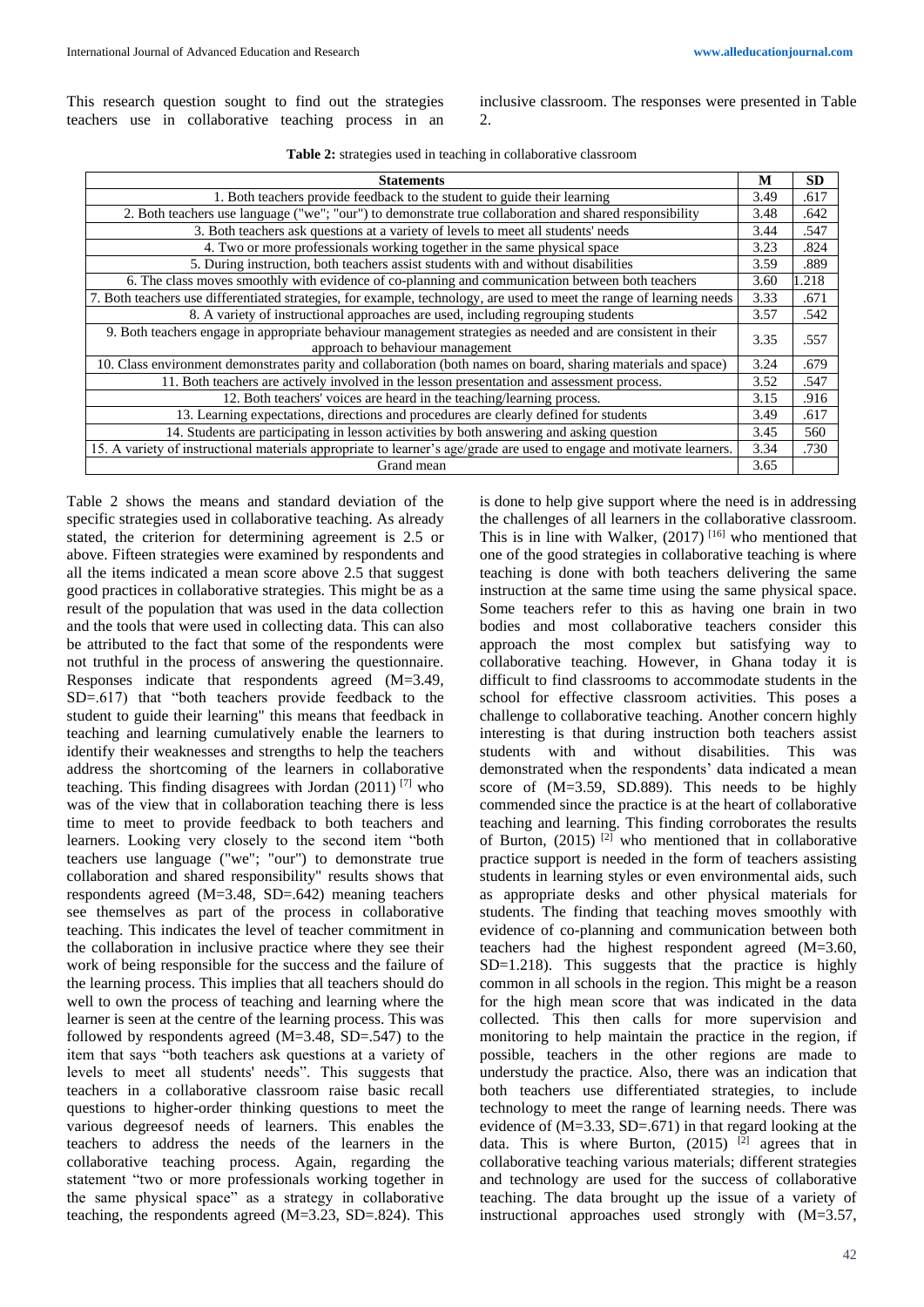SD=542) as evidence. This shows the respondent desire to address all needs of learners in the collaborative class by use of various skills in the teaching strategy. This also calls for continues in-service training for teachers to maintain the practice and the availability of materials, including access to technology, proper room arrangement. One crucial finding brought to the fore by the respondents was that teachers engage in appropriate behaviour management strategies as needed and are consistent in their approach to behaviour management. This was supported in the data where respondents agreed  $(M=3.57, SD=.542)$ . This is because of teachers' belief that all behaviours are learnt and can be unlearned through reinforcement and punishment. This suggests that teachers identify what triggers the behaviour the nature of the behaviour and the consequence of the behaviour before management procedures are followed. Considering the issue of class environment and how teachers demonstrate parity and collaboration the result shows (M=3.24, SD=.679) suggesting that in the classroom both teachers write on board, sharing materials to learnersand usesspace for effective mobility and instruction. This was one of the reasons for the concept of the least restrictive environment (LRE) catalysed by the passage of Public Law 94-142 (that was, put forth by the 94th Congress as their 142nd piece of legislation). One of the significant areas that responses were overwhelming was that teachers actively involved in lesson presentation and assessment process. This was agreed to with (M=3.52, SD=547) suggesting a good reason for effective feedback for the learners in collaborative schools. This goes a long way to confirm the stand of Jordan  $(2011)$ <sup>[7]</sup> mentioning issues of assessment and feedback in a collaborative classroom. Moreover, the Persons with Disability Act, Act 715, mandates that no school in the country should reject any child, the only exception being where assessment results show that regular education placement is inappropriate

(Vanderpuye, 2013)  $[13]$ . This also suggests that teachers have fundamental knowledge about the Persons with Disability Act, Act 715 raising issues in the collaborative classroom which is seen as the guiding constitution for persons with disabilities. From the study also, it was found that a strategy teacher's use was to be sure their voices are heard in the teaching and learning process clearly by the learners. There was a shred of evidence where respondents agreed (M=3.15, SD=916). This shows that a bigger majority shows competency in speaking in a clear voice to the learners. The advantage of practical learning may be derived from the way learners are involved in related activities and situations in the classroom since the interaction is spaced. This might be the reason why other findings show that Students participating in lesson activities is high when teachers use the strategy of both answering and asking question in the classroom. The evidence was shown when respondents agreed  $(M=3.45, SD=.560)$  by so doing learning is child centre and curriculum made accessible for persons with disabilities.

This corroborates Jardan (2011) who was of the view that even when co-teachers fully supported and participated in a collaborative model, the reported deep levels of learners' participation and collaboration could be viewed as adding to the teachers' workload. It was also indicated that learning expectations, directions and procedures are clearly defined for students.

**Research question 2:** What challenges do teachers face in collaborative teaching?

This research question sought to find out challenges teachers face in collaborative teaching process in an inclusive classroom. These responses were presented in Table 3.

| <b>Statements</b>                                                    |      | <b>SD</b> |
|----------------------------------------------------------------------|------|-----------|
| Inadequate meeting space                                             | 3.24 | .797      |
| Increase in teachers workload                                        | 3.28 | .878      |
| Strain working relationship                                          | 3.06 | .849      |
| Personal and philosophical conflict in teaching                      | 2.98 | .906      |
| Limited time and structure on planning                               | 3.21 | .809      |
| A team member's inability to get along affects the teaching process. | 3.21 | .799      |
| Instruction look different with 2 teachers in the classroom          |      | .915      |
| Grand mean                                                           |      |           |

**Table 3:** Strategies used in teaching in collaborative classroom

In the output presented in table 3, the information we requested for each of the statements is summarised. A mean score of 3.24 on a four-point Likert type scale (1= SAstrongly agree, 2=A- agree, 3=D- disagree, 4=SD- strongly disagree) indicated that the teachers have inadequate meeting space in the collaborative teaching process. This may reduce mobility and the teachers' ability to manoeuvre from group to group in the teaching and learning process. This will hinder the movement of individuals using wheelchairs, crutches, white cane and others. This will also affect occasions where teachers decide to use deferent venues to meet to address the unique needs of learners in the teaching process. Generally, it can be noted that as a result of the free Compulsory Universal Basic School Policy, free school uniform, school feeding programme and capitation

grants have increased enrolment in Ghanaian schools. This law was enacted in 2004, the Individuals with Disabilities Education Act (IDEA) ensures that all qualifying children with disabilities have access to a free and appropriate public education. The law outlines the special education benefit, including individualized special education services that can take place in collaborative classrooms. In this regard, every country has different procedures for implementing the law, but they all must be consistent with the (IDEA, 2004). On the issue of increase in workload, the record of 3.28 as the mean score equally gives a high agreement to the problem of workload. These challenges are likely to occur in the areas of meetings to plan and prepare to address the needs of the learners where it is crucial to use adaptable teaching and learning resources to address the needs of the learners.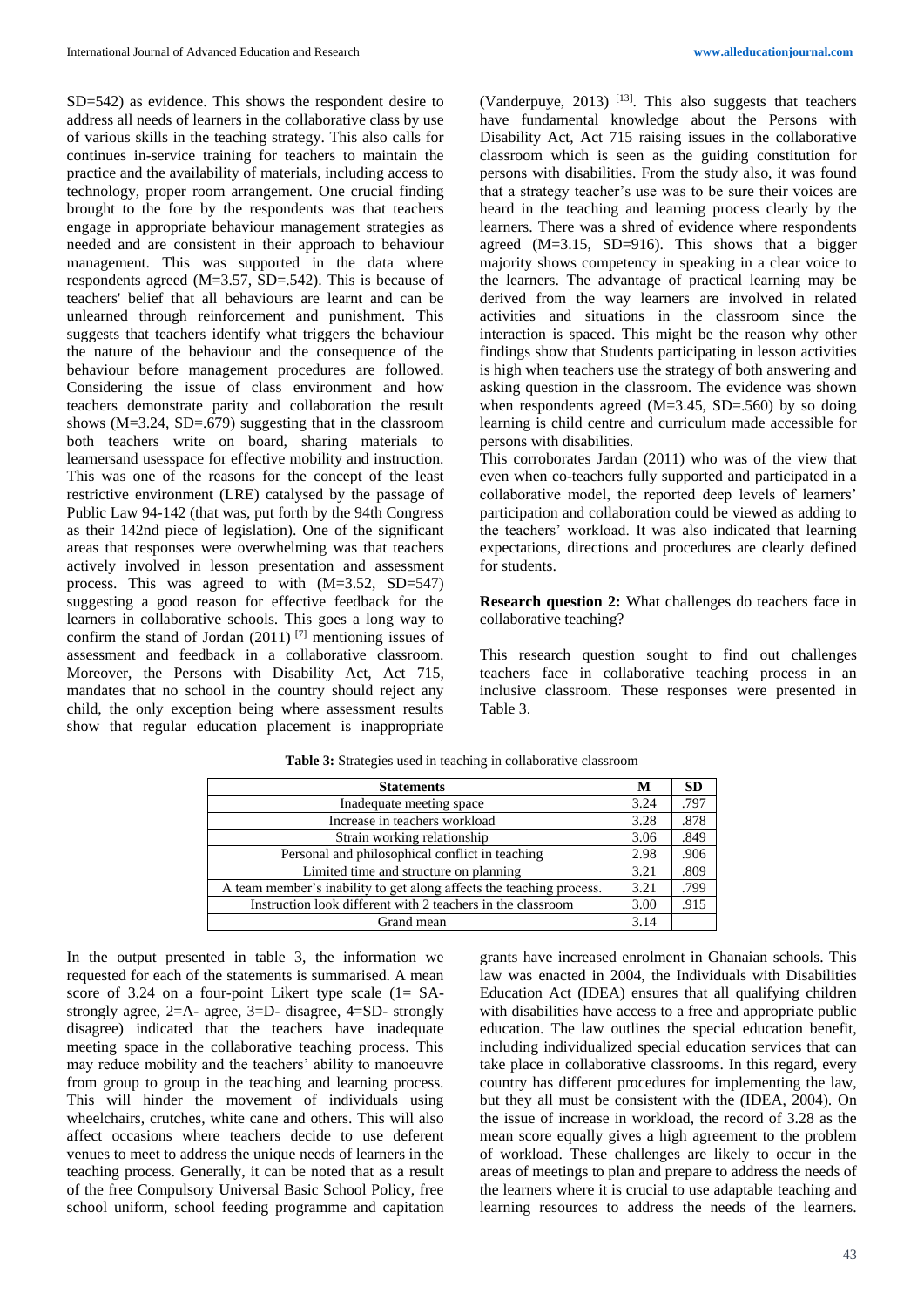Looking at this issue support from management is important for effective instruction especially with a large class size. It is the school management that determines the class size. The class size has to be manageable for the teacher to be able to give individual attention to children with special needs in collaborative teaching. Furthermore, the school management through the supervision of teachers can identify staff needs and staff development requirements. Such support from the school management has to facilitate learning. This is in line with Jardan (2011) who was of the view that even when collaborative teachers fully supported and participated in a collaborative model, deep levels of collaboration could be viewed as adding to the teachers' workload. The teachers viewing their workload to be on the higher side would tend to reduce teacher effectiveness. Teachers' ability to accommodate the unique needs of learners is questioned. This might be because not much special education teachers are in the schools. This was confirmed looking at the demographic analyses that were done in the data analysed. One other challenge mentioned was the issue of strain working relationship between the teachers. This recorded a mean score of 3.06 suggesting that a good number of teachers have developed a bad working relationship in the collaborative process. This challenge might come up in the process of the decision-making process in collaborative teaching. This can be managed when supervisors implement procedural safeguards. Procedural safeguards ensure that teachers, children and their parents' rights are protected and established clear steps to address disputes. The challenge faced in their personal and philosophical thinking process in teaching recorded a mean score of 2.98. This issue is closely linked to having a strained relationship with each other. A teacher has different teaching and learning philosophy where at times in taking decisions that contradict their teaching philosophy could lead to a strained relationship being developed between the teachers. This is in line with a walker  $(2017)$  <sup>[16]</sup> who says that teachers described philosophical conflicts as the basis for the personal conflicts or personality issues in collaborative teaching. Again, other challenges that emerged with regards to collaborative teaching were the issue of limited time and structure on planning. The question is at what time do teachers meet to plan their collaborative lessons taking into considerations the teaching standards and needs of learners? Where individual teachers have their different plans from home, community and environment? Different programmes from their children and families? This finding is in line with Burton,  $(2015)$ <sup>[2]</sup> who mentioned that teachers need extra planning time, educational assistants, specific training in teaching methods or learning styles or even environmental aids, such as appropriate desks and other physical materials for students. Furthermore, the issue of team member's inability to get along affects the teaching process scored a mean mark of 3.21. Suggesting that collaborative teachers have used good strategies but there are issues relating to how well they get along as a team is nothing to write home about. Walker  $(2017)$ <sup>[16]</sup> stated that if you had people that do not get along, do not want to share, do not want to communicate, it could be a long school year without success. The last but not the least mentioned with a mean score of 3.00 was the issue of teachers' instruction look different from teachers in the classroom can be linked to their belief, values, attitude and philosophy. Collaborative

teachers reported this conflict rooted in a belief system different from the other member of the team, and in some cases, differences in teaching style (Walker, 2017)<sup>[16]</sup>.

#### **Conclusion**

The findings of our research indicate that teachers expect more support in the process of inclusion, both in a qualitative and a quantitative sense. Such support is essential to teachers due to their insufficient competence to work with students with disabilities, but also because of the unified educational and rehabilitation interventions often required by these students. An improved conceptualisation of collaboration between schools and local communities would certainly contribute to the quality of inclusive education in Volta regional schools, in particular the promotion of teamwork in every school and the local community.

### **Recommendations**

Below are suggested actions to organize collaboration practice in Inclusive schools in the Volta Region.

- 1. Teachers should schedule adequate time for collaboration planning taking into consideration their respective challenges.
- 2. Teachers should work to continually align belief and philosophical issues throughout the school to support collaboration that results in increased student achievement.
- 3. Work to align school improvement goals with the work of co-teacher collaboration.
- 4. Ministry of Education in collaboration with District Assemblies should provide more classrooms with enough space in schools for collaboration.
- 5. Special education unit should provide continuous follow-up support, monitoring and training for schools in the region.

## **References**

- 1. Adams D, Harris A, MS. Teacher-Parent Collaboration for an Inclusive Classroom: Success for Every Child. Journal of Educational Sciences, 2016:4(3):58-72.
- 2. Burton T. *Exploring the Impact of Teacher ollaboration on Teacher Learning and Development.*(Doctoral dissertation).Retrieved from, 2015. http://scholarcommons.sc.edu/etd/31072020.
- 3. Danso JB. Evaluation of Inclusive Education Practice in Ghana: Survey of Inclusive Pilot Schools, 2009. https://erl.ucc.edu.gh/jspui/bitstream/123456789/1433/1 /DANSO%202009%202.pdf 2020.
- 4. Dettmer P, Thurston LP, Dyck NJ. Consultation, Collaboration, and Teamwork for *Students* with Special Needs, 5/E, 2005.
- 5. Friend M, Cook L. Interaction: Collaboration Skills for School Professionals, 2004. https://ctserc.org/component/k2/item/50-sixapproaches-to-co-teaching. 2020
- 6. Iguh N. An Examination of the Child Rights Protection and Corporal Punishment in Nigeria, 2011. https://www.researchgate.net/publication/317104684. 2020
- 7. Jordan KL. How Does the Collaboration of General and Special Educators Improve the Progress Attainment of Students with Disabilities, 2011.